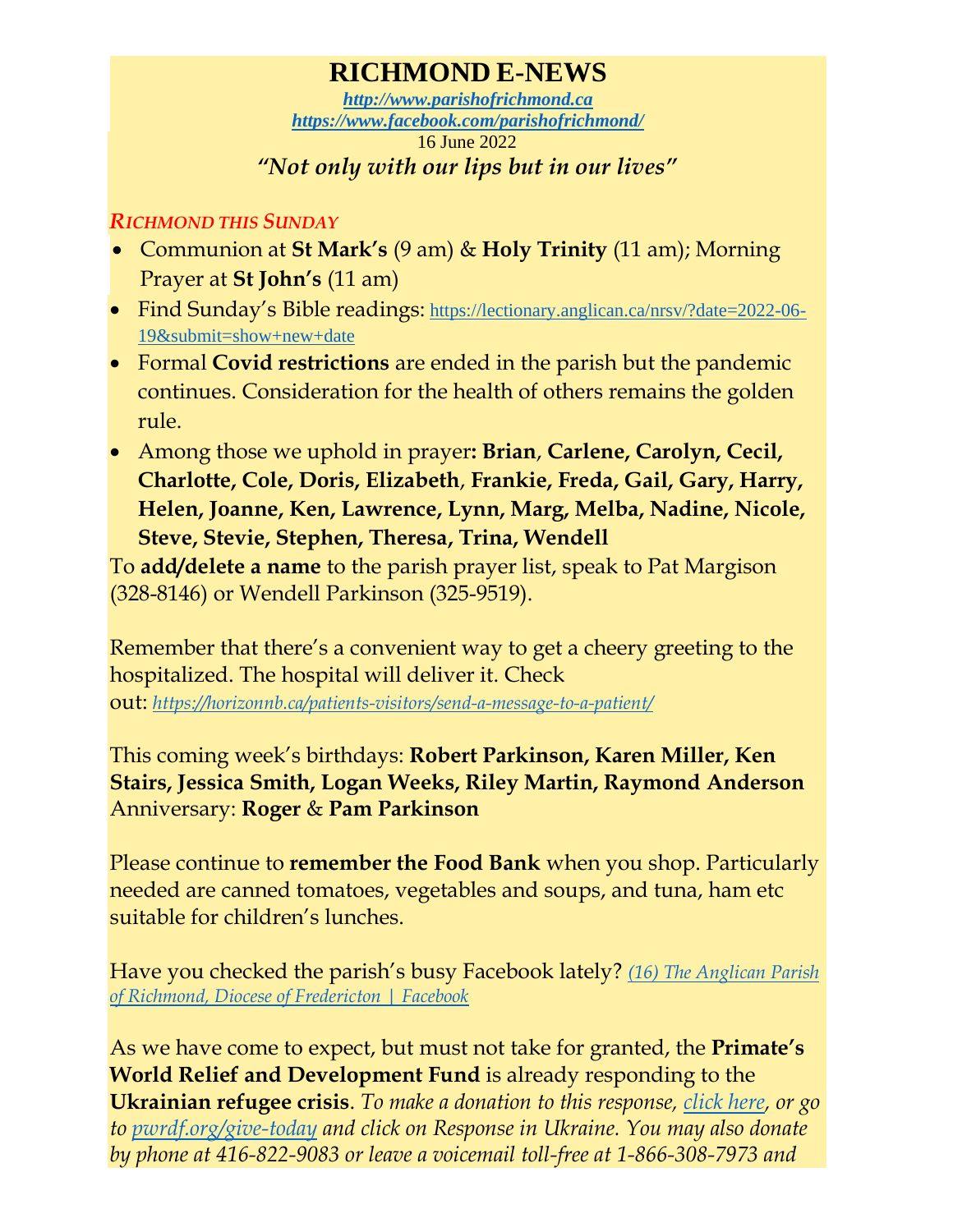*we will return your call, or mail your cheque to PWRDF, 80 Hayden, 3rd floor, Toronto, Ontario, M4Y 3G2. Please mark Ukraine in the memo field.*

Unofficially we hear that **Vestry** is to meet tonight at Holy Trinity, 7 pm.

Next Tuesday, being the summer solstice, is Canada's **Indigenous Day of Prayer**. See

<https://www.anglican.ca/faith/worship/resources/nadppropers/>

Here are some current graduates connected to Richmond parishioners. Thanks to Pat and Cindy for collecting the names: **Macean Carpenter, Micah Martin, Isla Kants, Brayden Lawrence, Jackson Sowers, Nicholas Burkhart, Charley Jones, Cooper Jones** 

**Brookwood!** After being closed for the past two years, Camp Brookwood will be open this summer to welcome past and new campers. A really low **welcome back camp fee of \$100** per week is being offered for this summer's camps. If you know of someone who might be interested in attending, check out the camp schedule on the website [www.campbrookwood.ca.](http://www.campbrookwood.ca/) Camp applications available on the website in the Schedule section. This will be a very exciting year for Brookwood and we're looking forward to a great summer!

- Brookwood continues to welcome **financial donations** through the parish to help with sponsorship and day-to-day operations.
- It is looking for help to **saw a load of wood** that was generously donated for campfires. If you can help, please reach out to Emily or Morgan at the camp at 392-6401.
- There is a need for **weekly lawn mowing**. If you know of someone who might be interested in this project, please reach out to Mary Lee Phillips or **Ken Tompkins**. Mowing needs to done on Saturdays, when no campers are present. (The camp has a ride-on mower and provides the gas.)

Those who paid attention to the trucker **siege of Ottawa** will know that one of its leaders – thought so dangerous that he is still denied bail – was Pat King, and they will be wondering whether this was the same **Patrick King** who acted as musician in residence for the first several years of the **St Mark's summer services**. It appears that it was not. For quite a while "our" Patrick has been manager of ticketing and membership at the farfamed Stratford Festival in Ontario. He also teaches French horn